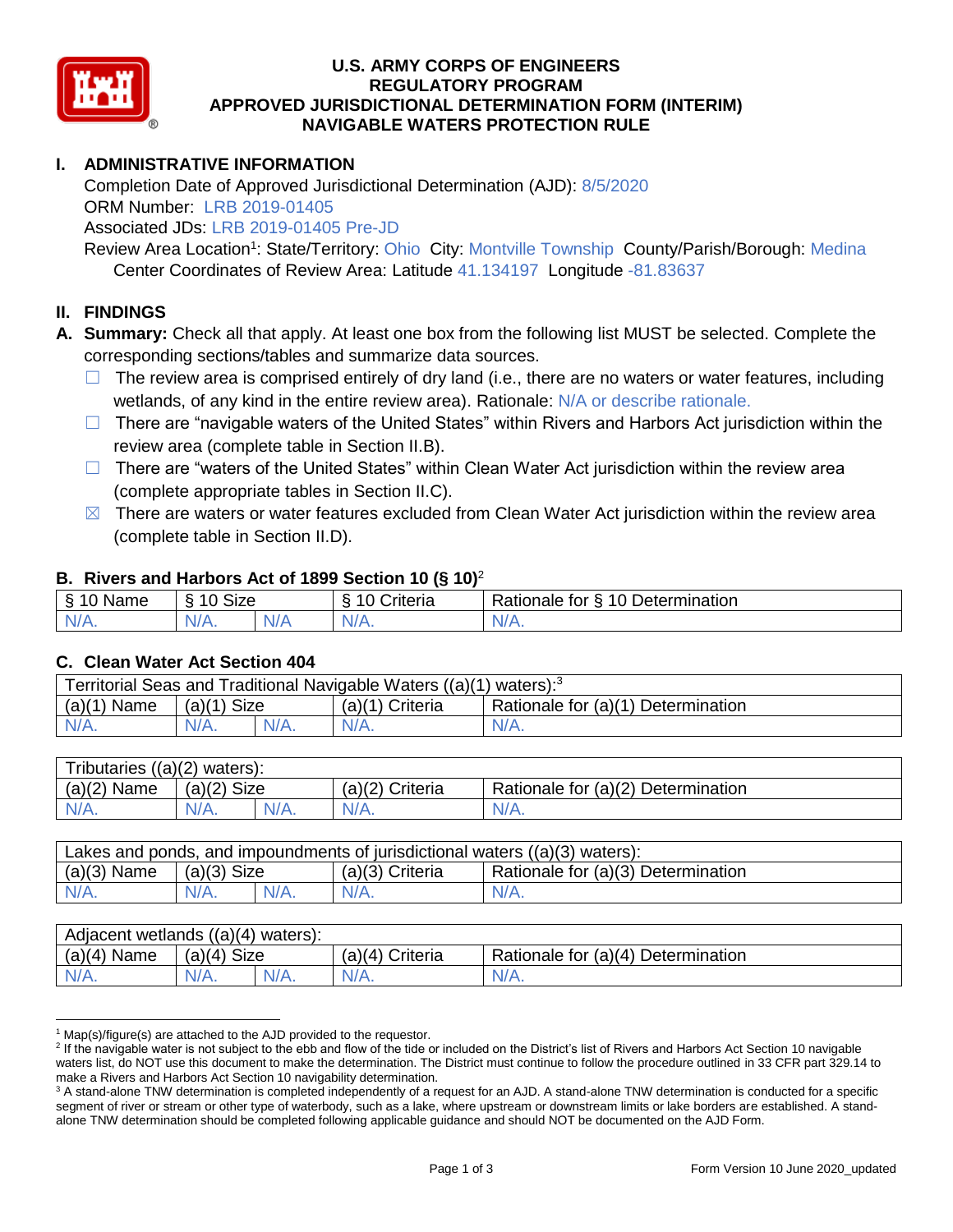

### **U.S. ARMY CORPS OF ENGINEERS REGULATORY PROGRAM APPROVED JURISDICTIONAL DETERMINATION FORM (INTERIM) NAVIGABLE WATERS PROTECTION RULE**

# **D. Excluded Waters or Features**

| Excluded waters $((b)(1) - (b)(12))$ : <sup>4</sup> |                       |                  |                                                                                                     |                                                                                                                                                                                                                                                                                                  |  |
|-----------------------------------------------------|-----------------------|------------------|-----------------------------------------------------------------------------------------------------|--------------------------------------------------------------------------------------------------------------------------------------------------------------------------------------------------------------------------------------------------------------------------------------------------|--|
| <b>Exclusion Name</b>                               | <b>Exclusion Size</b> |                  | Exclusion <sup>5</sup>                                                                              | Rationale for Exclusion Determination                                                                                                                                                                                                                                                            |  |
| <b>Wetland 1</b>                                    | 0.096                 | $\text{acre}(s)$ | $(b)(1)$ Non-<br>adjacent wetland.                                                                  | Wetland 1 does not have a connection to an a(1-<br>3) water. Wetland 1 extends offsite in an area<br>where there are no mapped a(1 to 3) waters and<br>no other mapped tributaries.                                                                                                              |  |
| <b>Wetland 4</b>                                    | 0.022                 | acre(s)          | $(b)(1)$ Non-<br>adjacent wetland.                                                                  | Wetland 4 is connected to Stream 2 an<br>ephemeral excluded water. Stream 2 did not<br>contain flowing water during the 16 June 2020<br>site visit. The submitted photographs from<br>September 2019 depicted Stream 2 as having a<br>dry channel that contained fallen leaves.                  |  |
| <b>Wetland 5</b>                                    | 0.015                 | acre(s)          | $(b)(1)$ Non-<br>adjacent wetland.                                                                  | Wetland 5 does not have a connection to an a(1-<br>3) water. Wetland 5 is a depressional wetland<br>located approximately 400 feet south of Stream<br>2 which is the nearest tributary.                                                                                                          |  |
| Wetland 6                                           | 0.064                 | $\text{acre}(s)$ | $(b)(1)$ Non-<br>adjacent wetland.                                                                  | Wetland 6 does not have a connection to an a(1-<br>3) water is a depressional wetland located south<br>of Wetland 5 and there are no a1 to a3 waters in<br>this area.                                                                                                                            |  |
| <b>Wetland 7</b>                                    | 0.542                 | acre(s)          | $(b)(1)$ Non-<br>adjacent wetland.                                                                  | Wetland 7 does not have a connection to an a(1-<br>3) water. Wetland 6 is located along the<br>southern property boundary and does is not<br>adjacent to an a1 to a3 water. Wetland 7<br>extends offsite in an area where there are no<br>mapped a(1 to 3) waters and no other mapped<br>waters. |  |
| <b>Stream 2</b>                                     | 341                   | linear<br>feet   | $(b)(3)$ Ephemeral<br>feature, including<br>an ephemeral<br>stream, swale,<br>gully, rill, or pool. | Stream 2 is an ephemeral tributary. Stream 2<br>did not contain flowing water during the 16 June<br>2020 site visit. The submitted photographs from<br>September 2019 depicted Stream 2 as having a<br>dry channel bottom that contained fallen leaves.                                          |  |

# **III. SUPPORTING INFORMATION**

- **A. Select/enter all resources** that were used to aid in this determination and attach data/maps to this document and/or references/citations in the administrative record, as appropriate.
	- $\boxtimes$  Information submitted by, or on behalf of, the applicant/consultant: Wetland Delineation Report 16

October 2019

This information is sufficient for purposes of this AJD.

Rationale: Informatin is sufficient

- $\Box$  Data sheets prepared by the Corps: Title(s) and/or date(s).
- ☒ Photographs: Aerial and Other: Google Earth 1994, 2000, 2003-2007, 2009-2010, 2012, 2014-2019 and Site Photos provided by applicant 19 September 2019

<sup>4</sup> Some excluded waters, such as (b)(2) and (b)(4), may not be specifically identified on the AJD form unless a requestor specifically asks a Corps district to do so. Corps districts may, in case-by-case instances, choose to identify some or all of these waters within the review area.  $5$  Because of the broad nature of the (b)(1) exclusion and in an effort to collect data on specific types of waters that would be covered by the (b)(1)

exclusion, four sub-categories of (b)(1) exclusions were administratively created for the purposes of the AJD Form. These four sub-categories are not new exclusions, but are simply administrative distinctions and remain (b)(1) exclusions as defined by the NWPR.